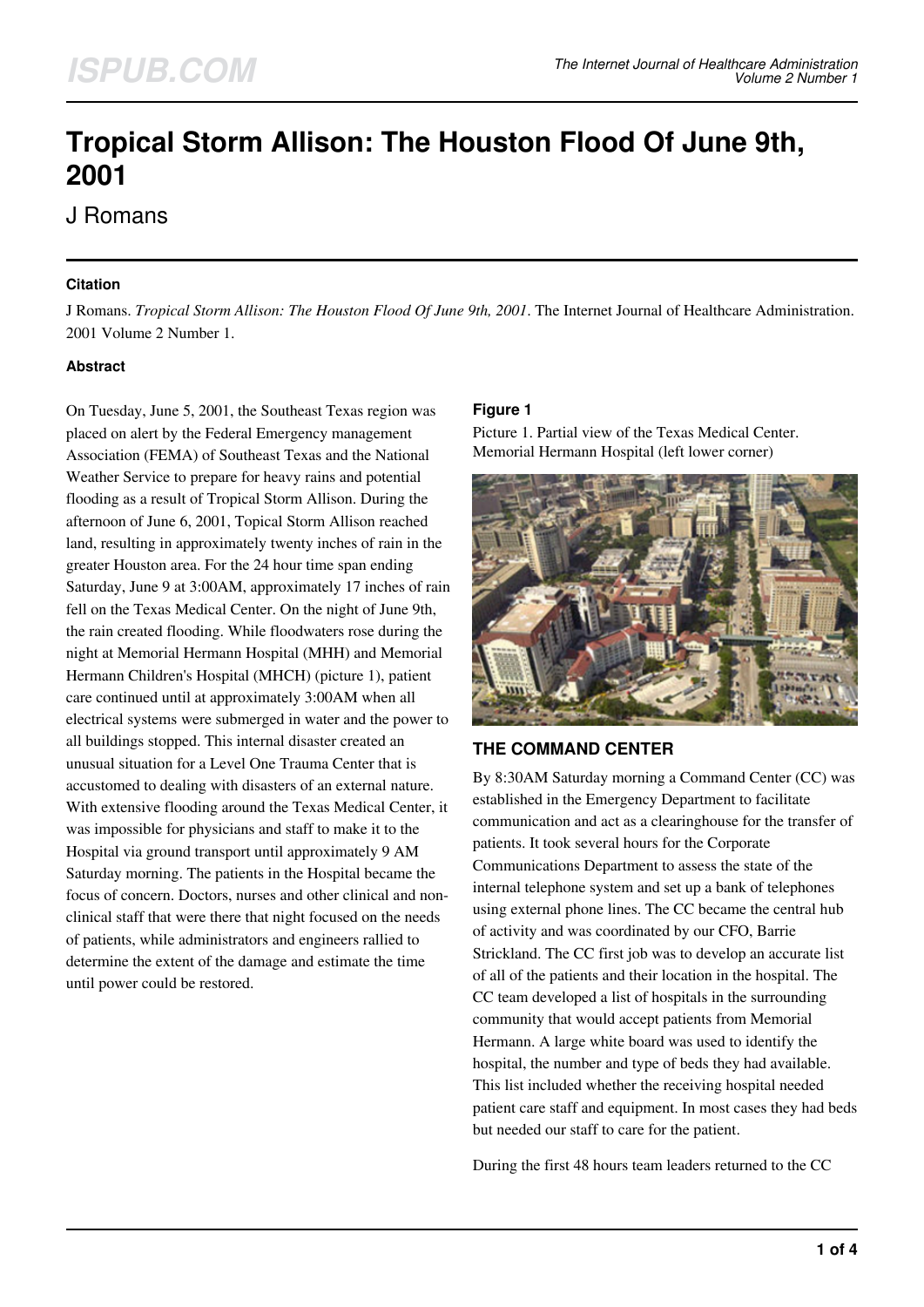frequently to discuss issues and make plans. There were many times I did not know the names of the individuals manning the phones. I recall one time asking a person about their work, sans the flood, and the person stated, 'I'm a unit secretary'. I later found out that this person was a doctor. Everyone was performing whatever job needed to be done; no questions asked, no complaints.

The patient care units in the hospital communicated with the CC by courier or by cell phones owned by the staff. Each of the units had emergency phones that were connected to outside lines (red phones). Many of the units had never used the red phones and it took some time for them to become functional. One of the lessons learned was that the Hospital needed to maintain a list of all of the phone numbers for these phones and that we should include their use in our mock disaster drills.

# **MEDICAL TRIAGE TEAMS**

Medical Teams triaged patients and created a list of patients for transfer. Two teams were developed one for the adult patients and the other for pediatric patients. The Adult team consisted of a trauma surgeon and the Medical Director of Shock Trauma Intensive Care Unit (STICU) Dr. Christine Cocanour, and Janine Mazabob, RN, Director of Neuro Surgical Services. Dr. Cocanour made rounds on all of the adult ICU units to discuss with the doctors and nurses the status of the patients. The unstable patients were transferred first. The patient would be brought to the Emergency Department from the unit and transferred by ground or helicopter transport. The three helicopters owned and operated by Memorial Hermann Hospital, as well as, military helicopters from the National Guard and U.S. Coastguard accomplished air transport. The Director of Life Flight and Emergency Services, Tom Flanagan coordinated the transport system.

# **INTERNAL TRANSPORT TEAM**

The Assistant Vice-President of Operations, Amir Rubin, put together groups of people to transport everything; patients, supplies, food, water and equipment. They gathered outside of the ER and collected supplies to aid them in their work, such as backboards and flashlights. These teams performed some of the most heroic acts. The work was physically taxing and tricky. Patients were carried down several flights of stairs on backboards to the Emergency Department where they were prepared for transfer. Flashlights were the only means of lighting the way while clinical staff managed IV's and bagged patients dependent on ventilators. These teams

also transported food and water up multiple flights of dark stairs to staff and patients. Patient care equipment (IV infusers and ventilators) as well as pharmaceuticals required manual transport through the long hallways and up stairs. When volunteers arrived on the scene, many became transporters. The volunteers included Boy Scouts, local residents and physicians. It was amazing how the teams developed processes, independently. These teams worked together making decisions and moving patients to almost flawlessly evacuate some 406 patients, over a period of thirty hours, over one hundred were from critical care units. Miraculously, no one was hurt.

# **THE CHIEF EXECUTIVE OFFICER'S ROLE**

The President and Chief Executive Officer, James Eastham, took on a very special role of communicating with the Memorial Herman Healthcare System and the news media. He brought information in and took information out, always keeping the patients and staff in his decisions and communication. He was to become the staffs pride and determination. His leadership was unparalleled.

### **THE MEMORIAL HERMANN HEALTHCARE SYSTEM**

The Memorial Hermann Healthcare System played an essential role during the initial phase of evacuation. The System hospitals were the first to respond when we requested beds. These sister hospitals did everything in their power to help and support us. The corporate Departments were there on the scene early to bring in the manpower and expertise to move quickly and decisively. The role of corporate services became vital as the days turned into weeks. The system staff worked during the first hours of the evacuation providing solutions to telephone communications with outside lines and cellular phones. Marshal Hines, our Vice President for Construction, Engineering and Support Services, was on the phone at 4:00AM Saturday morning calling in experts from all over the country to help us assess the damage and provide for alternative sources of power. The engineering staff was on the scene by early morning implementing short term plans to provide power to the CC and on a larger scale to estimate time of recovery. By early afternoon, our experts determined that the flood had created such damage that power, even partial power, would not be available for several days. That information led to a decision by the Chief Executive Officer that total evacuation of the patients would be required.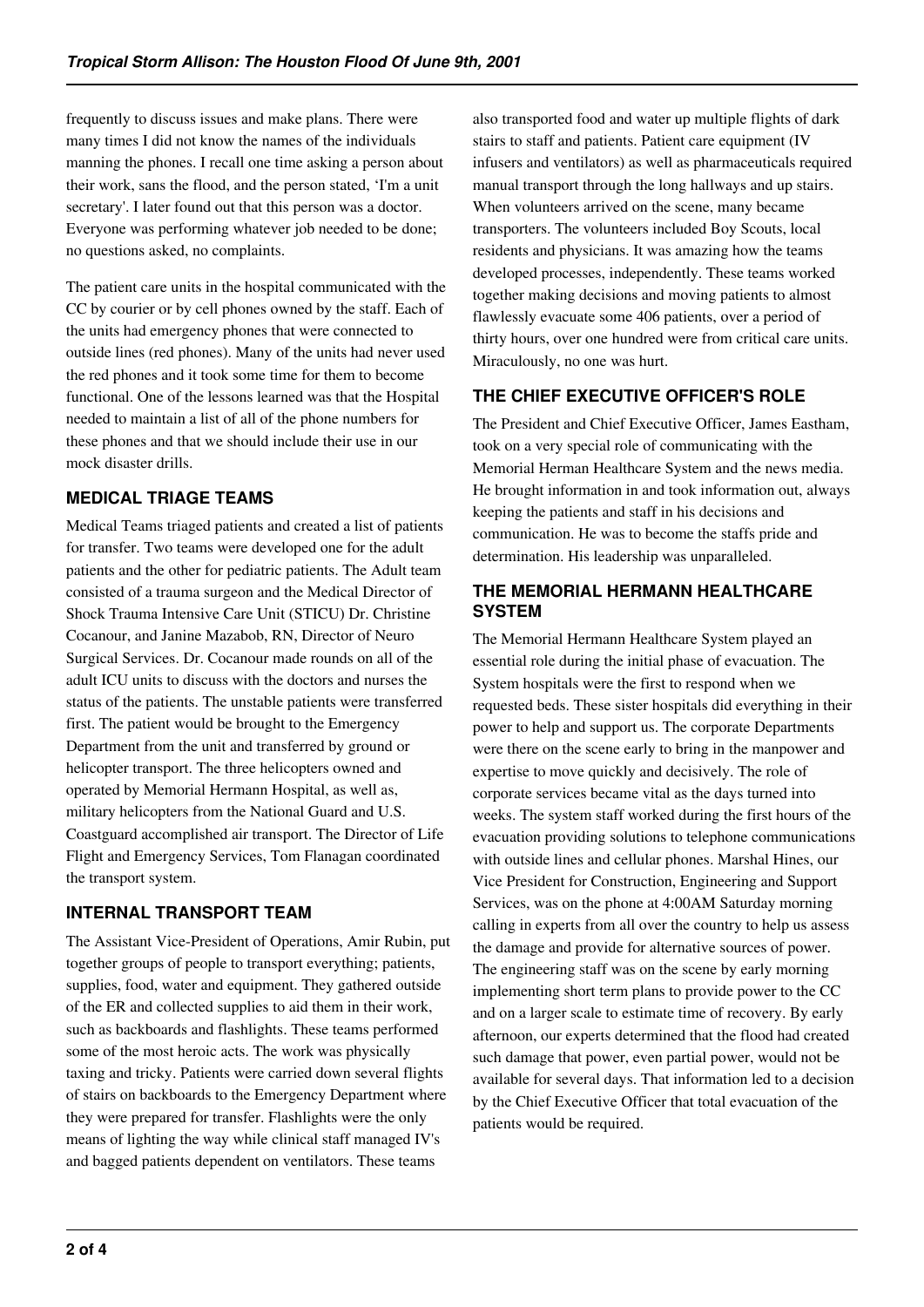### **TEAMWORK**

The teams worked together for 30 hours straight. I have never in my life felt such focused dedication to a single goal by so many people. The strength of the Memorial Hermann Healthcare System was evident not only during the first days but for the weeks to come. If the Hospital had not had the support of a strong System we could not have moved patients as quickly or regained our facility. The Memorial Hermann System showed it's true characteristics during the disaster. The leadership, skill and support were always there from the first hours until July 17th 2001 when we reopened the Hospital.

# **THE DAMAGE TO THE HOSPITAL**

The floodwater that filled the lower two levels of Memorial Hermann Hospital and Memorial Hermann Children's Hospital caused extensive damage and loss. The Hospital lost use of telephone, ventilation, air conditioning, heating, water, flood and fire protection and information systems. Specific departments and equipment that were destroyed include:

- Pathology laboratory
- Clinical Pharmacy
- Cardiac Catheterization laboratory
- Gamma Knife and MEG
- Central Supply
- Biomed
- Physical Therapy

The Hospital experienced 38 feet of flooding, which estimates out to 42 million gallons of water. It took four days to pump the water out so that clean up could begin.

### **IMPORTANT ISSUES IN DISASTER PLANNING**

1. Teamwork within the organization is vital in the management of significant catastrophic events. Leaders must possess the ability to prioritize quickly and implement decisively.

2. A ready supply of the following items should be maintained:

- Fully charged hand-held radios
- Cellular phones
- Oxygen powered aspirators, ventilators, and suction machines
- Flashlights
- Backboards
- Keys to the Pyxis machines
- Back up batteries for the ventilators.

3. Each manager, director and administrator should maintain a current copy of the disaster manual and the emergency phone list at home and the office.

4. Only services that are not critical to patient care should be located in the lower levels of the Hospital.

#### **References**